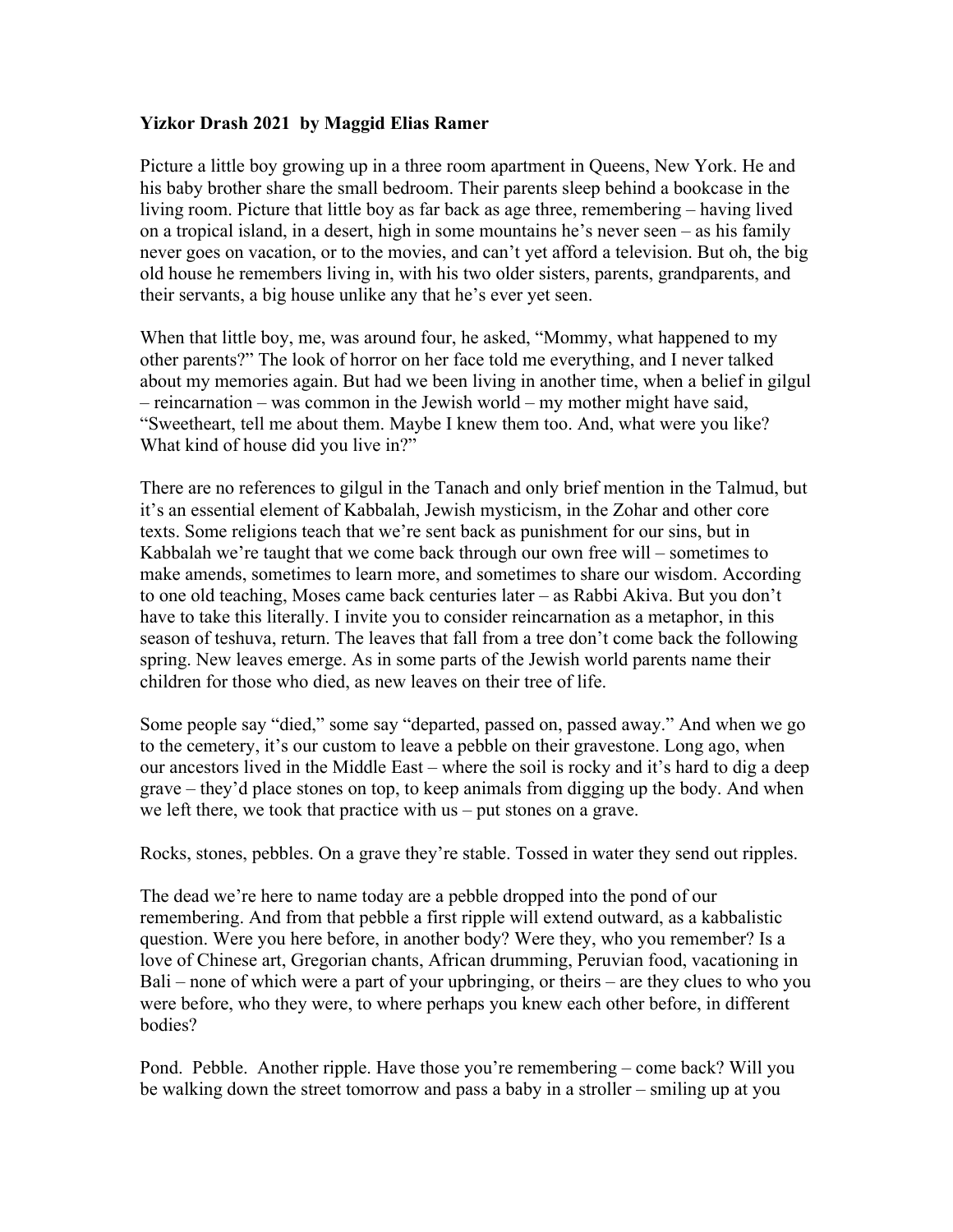with joyous recognition? As for a moment you make eye contact. As in that moment – some part of you remembers too. Gilgul. Returned. In their stroller. Gilgul. Which in Hebrew means "cycle" or "wheel." Gilgul. Remembering. In a beaming face. A song they loved that's playing in the store you walk into. Sitting with them in a dream, in a café in a city you've never seen before. In the image of them that's tattooed – on the inside of your heart.

We have times for remembering. At the cemetery. When we say kaddish. And now, together, as we recite yizkor. For with loss comes the hope of nechemta, comfort. All of us holding each other, in spirit, in our hearts.

And now, another ripple. How do you come to yizkor, in this time of Covid? For some of us this is a reminder of our lives with AIDS, familiar, and yet different. And how do we come to yizkor in fire season, in this time of climate change? Our people have faced disaster – all through our history. But nothing like this, which threatens all of life as we know it.

I invite you to take a slow deep breath with me – as you feel yourself sitting here – on this afternoon of yizkor. If you're comfortable – place your hands on your heart, and feel it beating.

We're more than 70% water. Close your eyes. Turn your senses inward. And feel the river of life surging through you. The stories, the memories, your dreams.

Pond. River. Lake. Ocean.

Who and what are you remembering? However this season feels to you, in our shared journey of teshuva, returning – I invite you to ponder this. That we are all more than we seem. That our long history and its unfolding – is more than it appears to be.

And with your hands still resting over your beating heart, I invite you to feel and know that we are all held, always, in the vast infinite outermost loving ripple – that's shining on the surface of the eternal ocean we call God – the Source, HaShem, the creator of all that is.

Pond. Pebble. Rock. River. Lake. Love. Infinite ocean. Holding us all. Here, in yizkor. And always.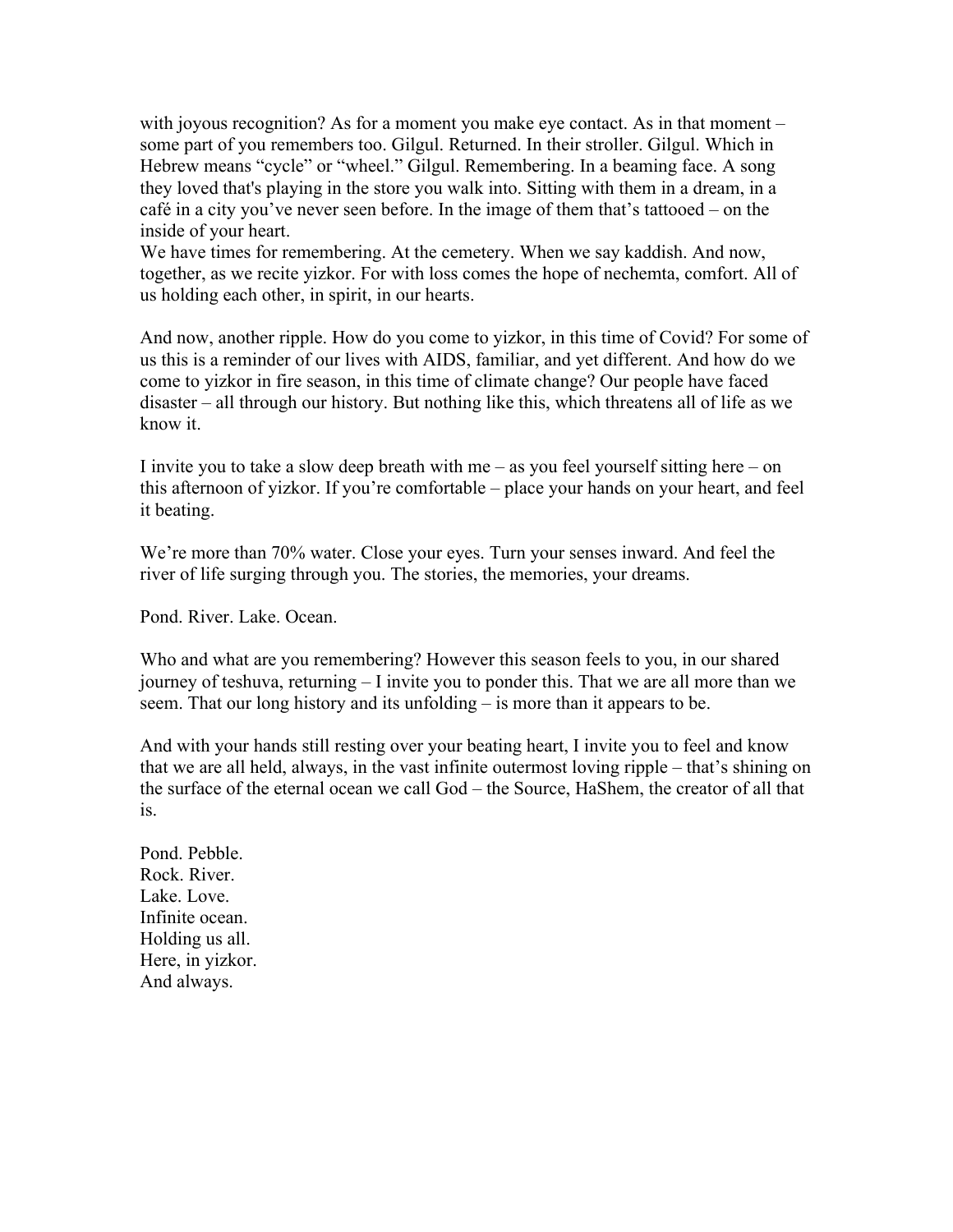## **9/7/21 Drash – Shawn Matloob**

## Moadim Shalom.

Rosh Hashanah Persian style. As Persian Jews, we celebrate both nights of Rosh Hashanah, as one of the two most important Jewish celebrations, by having seders followed by a Persian dinner with relatives. Unlike the other important Jewish celebration of Pesach, Rosh Hashanah's Persian seders have a lot more eating and a lot less reading. Last night, I had the pleasure of observing Rosh Hashanah Persian style after a one-year break due to Covid. Once again I had the honor of directing my much younger cousins in Tiburon to say the blessings for the items on the Persian seder, starting with apple dipped in honey, followed by leeks, beans, dates, squash, lamb's head, beets, a cow's lung or popcorn and end with pomegranate, each symbolizing a wish for the new year.

The only other year that I couldn't observe Rosh Hashanah this way was when I was 14 spending the two nights of Rosh Hashanah crossing the desert from Iran to Pakistan while escaping my birth country, leaving my parents and brother. I've previously and proudly shared my experiences of those two adventurous nights, the following month and a half in Pakistan, 10 months in Austria, arriving in the US as an unaccompanied minor refugee thanks to HIAS (Hebrew Immigrant Aid Society), and being welcomed by Uncle Davood, Aunt Afsaneh and a large extended family in the tight-knit Jewish-Persian community in Los Angeles. I've also shared proudly that a few weeks after my arrival, Uncle Davood and Aunt Afsaneh told me the wonderful news of expecting triplets, which still is one of the best news of my personal life, considering I prayed for about nine years for them to have a child. A few of you may have even heard that I shared a bedroom with the triplets during their first five months. However, what followed I've never shared publicly before because I didn't want to give any negative impression of Uncle Davood and Aunt Afsaneh, to whom I owe my new life in my new country. Even over 30 years later, I still want to avoid creating any negative impression of them. They accepted the responsibility of a difficult teenager without reservation and with the best intentions, not knowing if they'd have their own child. And, then the miracle happened times three.

Understandably, with the arrival of my adorable cousins, Tiffany, Michael and Desiree, our living situation changed. Overnight from three of us sharing a two-bedroom apartment, there were seven of us, including a baby-sitter. Many challenges followed and as a result, I realized I needed another place to live. I couldn't turn to my extended family or anyone who knew Uncle Davood and Aunt Afsaneh for the same reason I haven't shared this difficult part of my refugee story before. So what was a 16-year-old supposed to do?

First, I turned to my high school teachers for help, even my math teacher, Ms. Yamada, whom I wasn't that close with. Then, I walked to the nearest American synagogue, Temple Emanuel, on Burton Way. Everyone listened but didn't offer any help. Obviously, I couldn't turn to any Persian synagogue because they'd know my family. I even wrote to a cousin, who had no contact with my family in LA but never heard back.

I tried to stay out of my uncle and aunt's way as much as possible. For example, I took an evening piano class at Fairfax High School. One evening after class on my way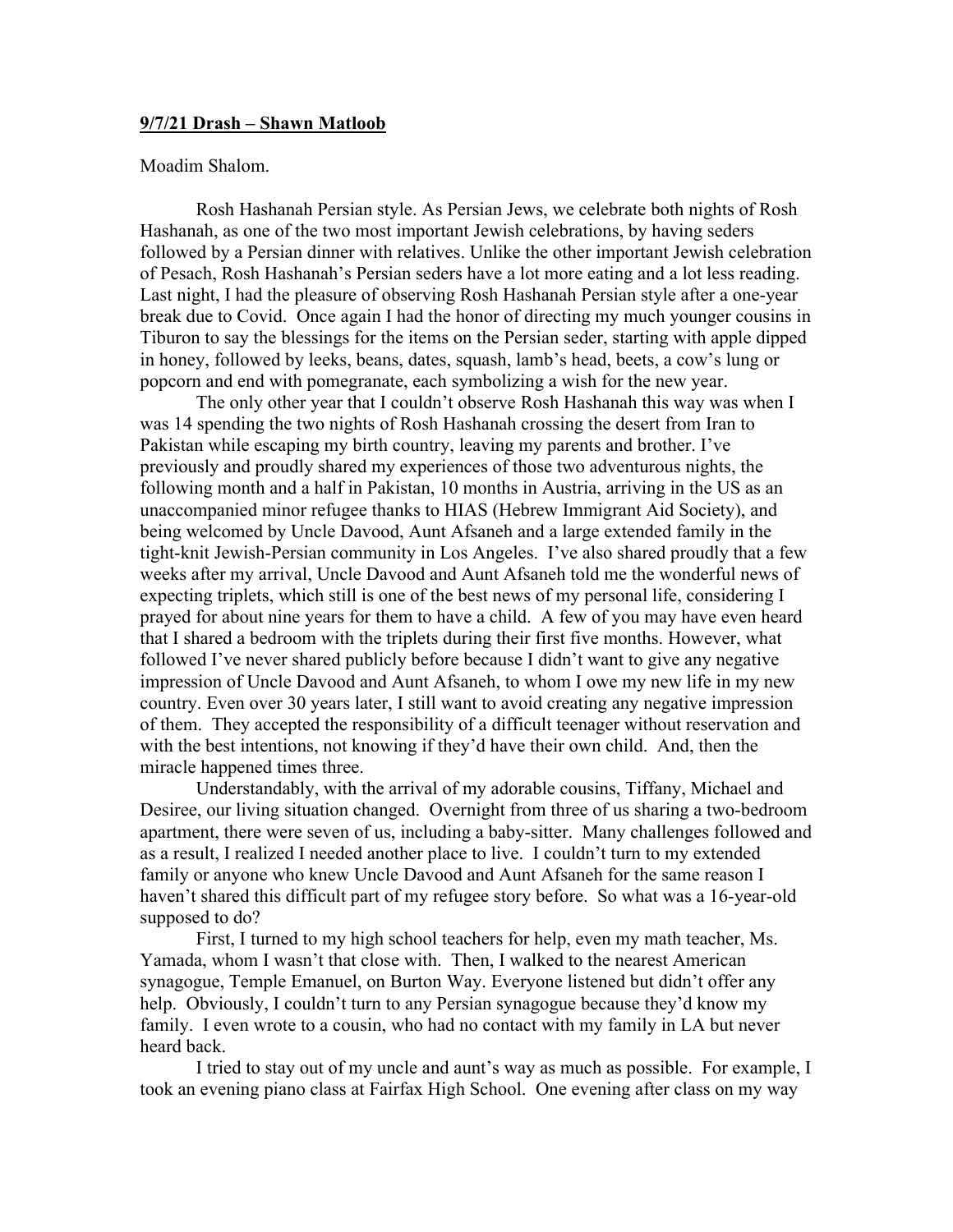home, I must have spent too much time in West Hollywood because Uncle Davood was worried and as a result very angry when I got home. So angry that I decided it was best for me to leave and I left in the middle of the night without knowing where I was going. Recently, I've been wondering what would have become of me if I had returned to West Hollywood that night. Fortunately, I'll never know because instead I stayed in the same neighborhood until three of my uncles found me.

One of them, Uncle Nasser, gave me a new home even though he and Aunt Dokhy had their hands full with adorable four-year old Jasmine and a few-months-old Jason, who could be louder than the triplets combined. Uncle Nasser initially had no intention of accepting the responsibility of a difficult teenager but I'm lucky and forever grateful that he did. Not only did he provide me with a private room in his home till we found a suitable alternative, but when I was moving on he told me that I'd always have his home to go to for Shabbat dinners and paid for most of my expenses for the remainder of high school and first two years of college without ever asking for anything in return.

I am inspired to share this difficult part of my refugee story thanks to the generosity of my dear friend, Sha'ar Zahavnik Ron Lezell, who has once again opened his home to host another gay Iranian refugee, this time someone who doesn't even speak any English and Ron patiently communicates with him via Google Translate. Of course, there are other generous Sha'ar Zahavniks, including Ora Prochovnik, Beth Ross, Michael Chertok and Erika Katske, who have similarly opened their homes to LGBT refugees. After four years of very few refugees being allowed to enter this country, finally the gates have reopened and many, including Afghans, have been arriving in the Bay Area, thanks to HIAS, the Jewish Family & Community Services of the East Bay and other non-profits, which can use all the help we can provide.

On this Rosh Hashanah, a time for reflection, introspection and repentance, just as I'm grateful to my uncles Nasser and Davood for my life in the US, I'm also grateful to our governor, Gavin Newsom, for many aspects of our lives in California and as an immigration attorney. He has been a champion for the rights of refugees, immigrants, and especially the LGBT community like no other.

As we begin 5782, I commit to do everything I can to support refugees, immigrants and our leaders who support them. I hope you do the same. Shana tova!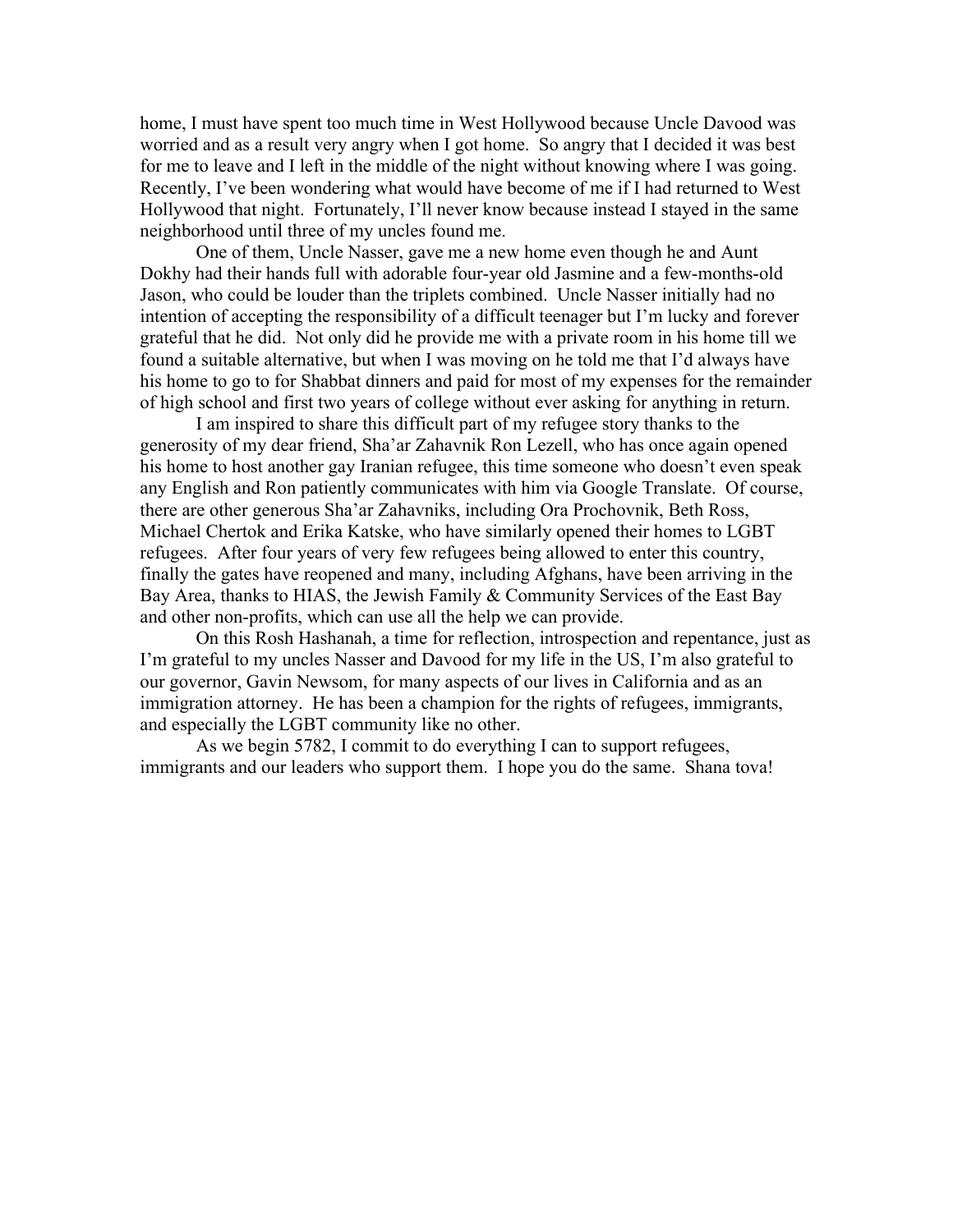## **YK 5782/2021 Drash - Ericka Katske**

I was afraid to write this *drash* more than a day in advance. Given the past 2 years, who *knows* what would be happening *this* week? Change happens all the time; it's true. But usually, it's gradual, often imperceptible. This past year? Not so much.

For the past few years, I've been working towards a PhD at the Graduate Theological Union in Berkeley. It's a *big* change from my 20-year career in community organizing. But I returned to school because of a nagging sense that my social change work needed different questions. We weren't shifting systemic problems. I wanted to dig into how bigger change happens – particularly economic change. More than policies, though, I am curious about how beliefs, theologies, and understandings of morality shift.

So, I read a lot (of fairly esoteric stuff) about change. And I was *still* astounded by how life changed in 2020. Transformation seemed to happen overnight: my classes and *all* of my partner's many workplaces moved entirely online; our school debt was frozen; our health insurance premiums went *down (like a lot)*, and suddenly, vaccines and COVID testing became available to everyone – for free. My neighbors, who barely make rent in normal times, were so relieved when evictions were prohibited; The US government deposited *thousands* of dollars into *my bank account – I bet yours too*! Hmm…seems all those changes that I and we had been fighting for *were* possible.

Under non-pandemic circumstances, we are generally *less* open to sweeping change. Intellectually we know that things could change, but we don't live that way – maybe we can't. Our bodies are *designed* to maintain stability. Complex feedback systems keep our temperatures constant, for example, even as the weather changes or as you move from one San Francisco microclimate to another. Our internal states *don't*  change because our bodies are equipped to respond to outside change. Right now, we are all calibrating away, adjusting to minute shifts in our environments.

On a conscious level, most of us desire stability as well. **Individually**, we construct daily routines to organize time. We tell stories about how our lives will progress; we make plans, sync calendars, get degrees, invest money. We buy insurance to cover the unexpected.

**Collectively**, we construct larger networks – often helpful things, like banks and mortgage companies, schools, governments, borders. Even money: green slips of paper that have tangible, collective meaning. All these things exist – but only because *we agree* they do. We create them so that we can rely on them. Through them, we experience a security – *that only exists in our minds*.

That sounds grim. But isn't that the message of today? Yom Kippur is Jewish tradition's annual reminder that the elaborate stories and institutions we create for and among ourselves – as essential, and even awe-inspiring, as they can be – are products of our individual and collective imaginations.

Yom Kippur challenges stability. We use the shofar to wake us; we fast; we wear burial shrouds. We recite words that we know, logically, to be true: this coming year, some of us will die; for others of us, our lives will become unrecognizable because of fire, flood, or disease; because of good luck or new love; because of job changes or the loss of someone close.

And even while we observe this day – this whole season – we resist. "Yes," we think. It is important to remember how little we know! And, by 5:30, I need to get the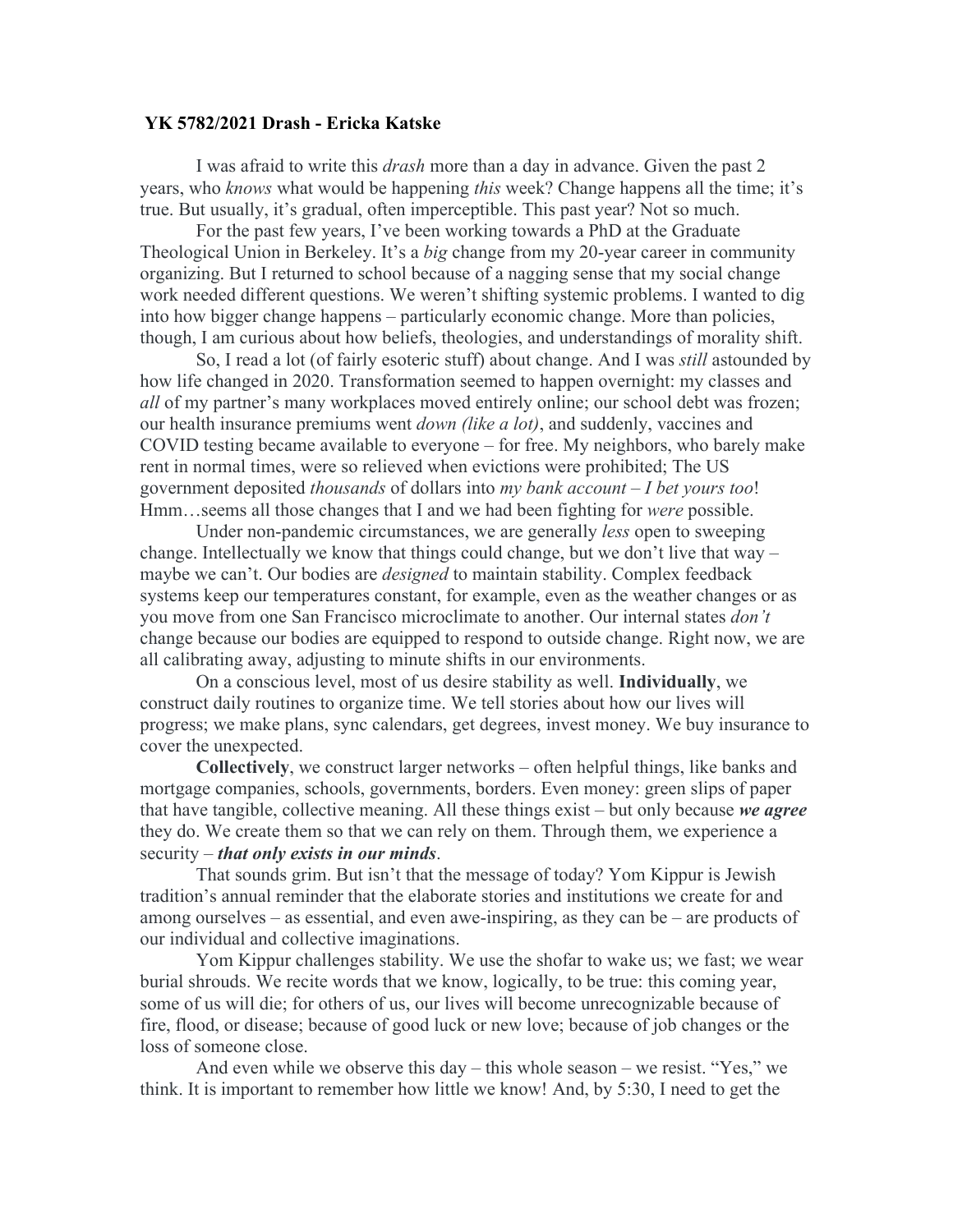bagels in the oven for break-fast; my report for tomorrow still needs editing; and the kids? they probably have more homework…

In the busy-ness, stability returns; we feel a sense of purpose, direction; things become knowable, reliable. And, if you are like me, sometimes, frankly, it's a relief. Because what do we have if we don't have our make-shift stability?

We do have something else, though. Underneath our routines and management tools, as we reach for *something* that won't change, we are expressing a deep and common *desire* to trust that we are something more than our finite-ness. This reaching is theological, a raw expression of belief and hope; an innate tendency towards *faith*. It is our stubborn *insistence* that an Infinite exists – and we insist on it long before the word "God" gets in our way.

Dr. Noelle Vahanian teaches that theology is the way we talk about the desire for permanence. It's the study of our *longing, our need, for meaning and hope* and the strategies we use to navigate our lives as spiritual, self-reflective, and yet mortal beings.

For thinkers like Vahanian, theology is the process of discerning the ideas, evidence, beliefs, and imaginaries we will trust. Theology is important because it offers a way of asking *explicitly* and collectively if *what* we trust reflects our values, communities, and traditions. [pause]

During the subprime mortgage crisis of 2008, when I was working as an organizer, an Imam, with whom I worked closely for years, came to me with an idea. "What we need to do," he said, "is organize a march to the Golden Gate. We need to throw every one of our mortgage agreements into the Bay at the same time. **But we need to do it together!**"

He was doing theology. That act would have allowed us to call the banking bluff and to collectively question a key object of societal trust. But that kind of change is hard and scary! It requires sitting in all the anxiety that lurks behind the fictional *things* we hold sacred. It reminds us that those things aren't things!

These days, I am working to understand theology not as a set of answers, but as a way of bringing into consciousness the mostly unconscious process of committing my – our – trust. Doing theology means examining what I believe is infinite and making sure it aligns with my tradition, my experience, my values, my actions. Theology becomes a *practice* – a process that requires regular evaluation as we change and the world changes. And Judaism offers so many tools! Here we are *today*, like every year, collectively examining ourselves and committing to change. And we have other tools to combine with our Jewishness – 12-step programs, yoga practices, time among trees or at the ocean. Theology is not limited to religious doctrine.

That march to the bridge didn't happen in 2008. I still believe **deeply** that the way we handle housing and homelessness in this country is immoral. So today, I repent – again – that I have not yet thrown the deed to my house into the Bay. We hold *so tightly* to that which offers stability. We resist changing those things – I resist – even when they don't align with who *I* want to be and even when *we* know that changing them is *exactly*  what's *needed*.

**What would it look like to allow even just a little more room for theology, for questioning what we trust and why? What if we started to hold a little less tightly to the beliefs and structures we've created for and among ourselves?**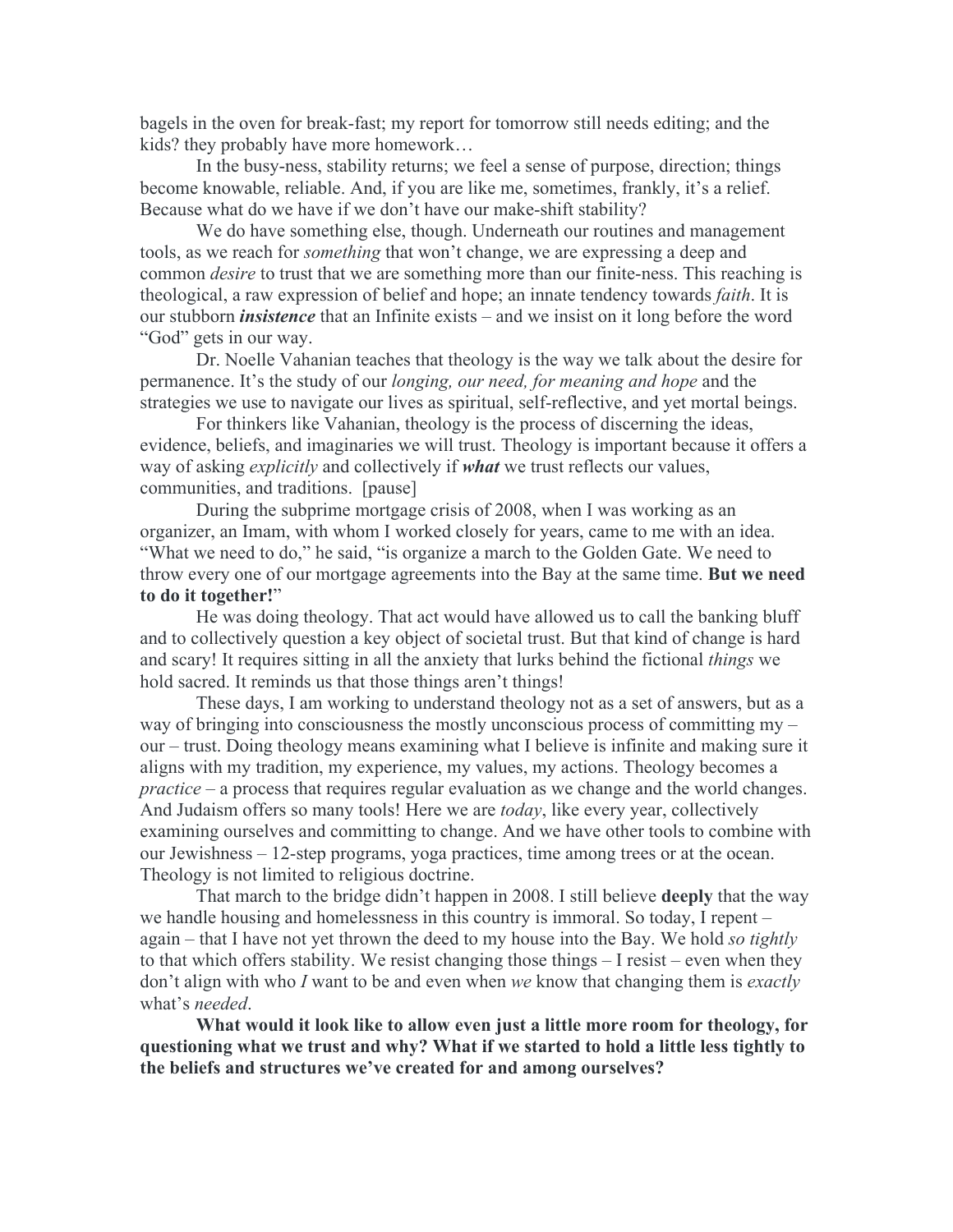Whether we are talking about a personal struggle, a family tradition, or the environment; whether it's housing policy, racial inequity, or gendered bathrooms, I believe we could use a theological approach – one that allows us to see the desire for something infinite and unchanging that's operating underneath. Yom Kippur invites us to jump into that theological work, that living faith, with both feet and to push ourselves and each other to extend our hope beyond what we think is unchangeable. It's the work of cultivating change, but it also cultivates us.

Dr. Vahanian writes: "There are biologists and there are nuns, and each seeks the truth, each seeks reassurance, each seeks faith in a different way… I**n both cases," she says, "there is a measure of reason and a measure of faith. And in both cases, it is not the object that makes life worthwhile ([whether we are talking about] cells or [the Divine]), but the subject, [the biologist, the nun, you and me,] who express wonder even amidst lament." (p.6)**

This day, like 2020, reminds us how little we know. It also asks us to choose community and hopeful action anyway. In the anxiety of not-knowing, individual and collective f**aith become** *more* **evident,** *more* **necessary. We choose and act and change and then choose again – less because we** *know* **and more because we hope. And, as the Imam said, we have to do it together.** *That,* I think, is what it means to experience something eternal. **G'mar Chatima Tova.**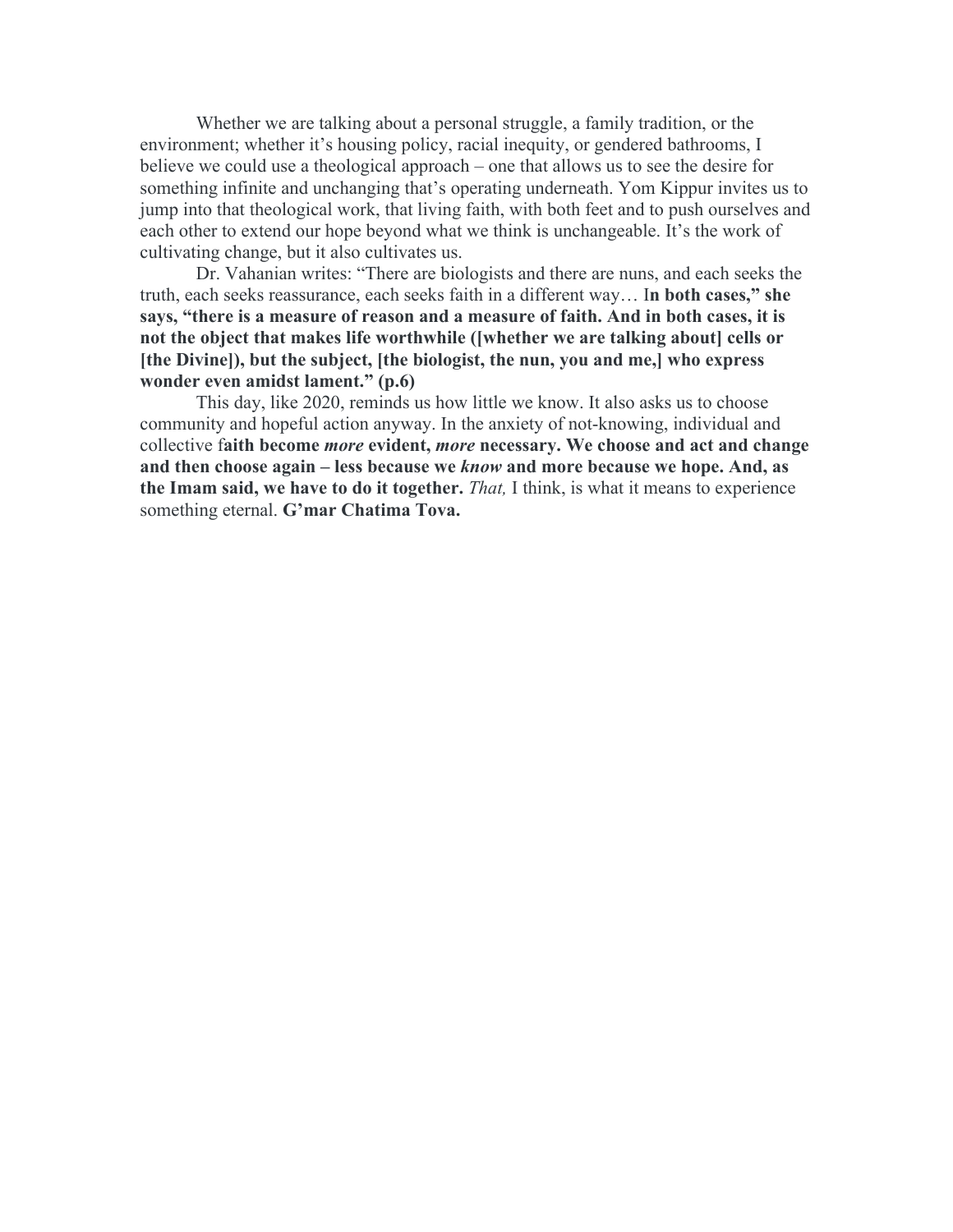## **2ND DAY ROSH HASHANA DRASH - Shoshana Levenberg**

When the rabbi called to ask if i'd give the 2nd day rosh hashana drash, I was stunned into total honesty: absolutely not, I'm not on speaking terms with the torah. But when the rabbi asks, one must at least consider. I thought of my attempts to live with kavanah, with intention. And what is more terrifying and thrilling than to publicly think about one's spiritual quest. So I said yes. And then she told me the parasha was vayera and I wondered if I could still weasel out of it. I hadn't opened the chumash in 50 years and am not learned. The akedah, the binding of Isaac, seemed utterly foreign and irrelevant to the questions of my life. I could promise only that I would read a little, study a little, and write honestly of what comes up for me.

I grew up orthodox and went to yeshiva as a kid. I loved the framework that learning torah gave a life, the sense that there is a right and wrong but that it can take a lifetime to figure out which is which. I loved the search for meaning thru words and the intellectual rough and tumble. Yet I chafed at the rigidity and intolerance of the orthodox world and could not live within its confines, despite my love. At puberty when I was to take my place behind the mechitza, the curtain that separates the men and women when praying, I announced to my mother in all of my adolescent arrogance and certainty that I was fed up with all of this jewish stuff and would no longer participate. My mother, who is a very smart woman, was silent for a long moment, then said, ok, darling, whatever you want, but it's too late, you're already a jew. I spent the majority of my adulthood fully aware that my jewishness informed a huge part of who I was but could see no path to live jewishly that fit me.

One of the obstacles that lay between me and the torah, now and then, are the characters: killing and cheating, lying and scheming. In this parasha alone we have Abraham, willing, not for the first time, to sacrifice his wife to a rapacious ruler to save his own skin, Lot willing to abandon his daughters to a mob of rapists, sarah scheming to kill hagar and Ishmael, not to save her son's life, but to ensure his dynasty and Abraham, again, whose ultimate responsibility as a parent is to protect his child, ready to literally sacrifice his son. Couldn't we find some better ancestors, just a little more heroic? Many torah scholars, folks I respect, find torah vital to their lives despite our deeply flawed ancestors. But my first reading of the parasha left me cold: I just couldn't forgive them. How can such damaged and damaging people guide me? I had to think about how and why I returned to the practice of Judaism.

My jewish renaissance began in cuba a number of years ago. I went to see a babalao, a santeria priest, with a friend, who was going for a reading. The priest then turned to me and asked if one of my parents was dead. I replied yes, my father died some 30 years before. And he said well your father wants a mass said for him. The conversation was in Spanish so I thought maybe I misunderstood: my father, the orthodox jew, with whom I had had a difficult and estranging relationship, wants a mass said for him. But he was saying la misa, mass. Ok, fine. But as I left the room, a thought blinded me in its powerful clarity: my father had never had kaddish said for him. I was an only child, a girl at that, not permitted to say kaddish. When I returned to the states I came to csz for yom kippur. It was the first time in 40 years that I entered a shul. I wore my uncle's tallis, and said kaddish for my father, weeping in the realization that in order to be part of l'dor v'dor, the generations, in order to have my perfect, beautiful toddler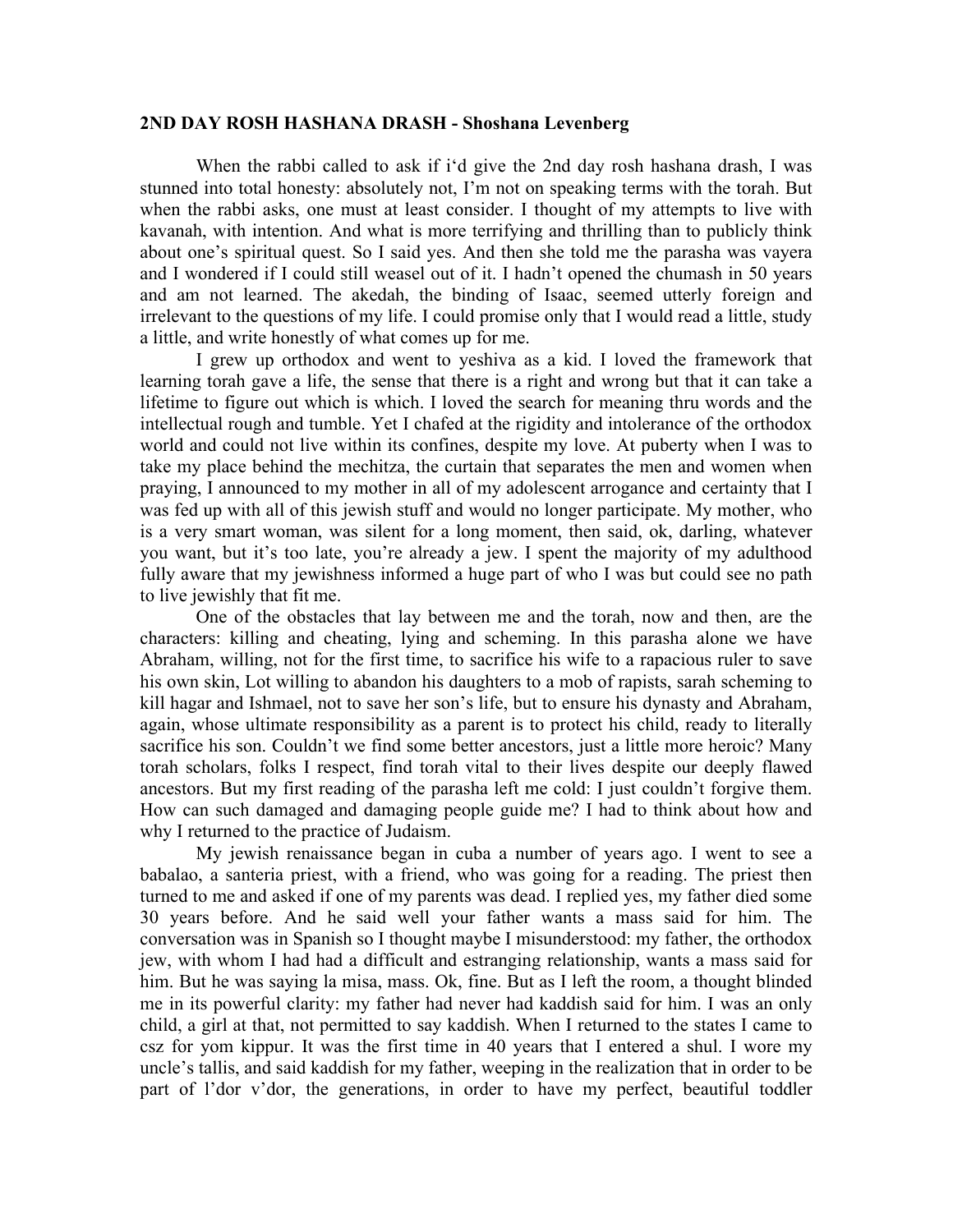grandson, I had to accept and forgive my less-than-perfect father. There is no picking and choosing of ancestors, near or far. And so my jewish renaissance began.

This year, this time, it's not my less-than-perfect father that slams me into the wall of slichot, of forgiveness. I judge our ancestors and find them wanting and behind that judgment hides a mirror that reflects the harm I have done in my lifetime and finds me wanting. This year, this time, the slichot is for myself. That moment of softness, of self-acceptance opened for me the possibility of the way back to our foremothers and forefathers, of forgiving them their imperfections. We are told "I have set before you life and death, blessings and curses, therefore, v'charta b'chaim, choose life."

And that's what our ancestors did: brawling and sprawling, so-less-than-perfect, they chose life. Avraham, hearing god's voice, or hallucinating it, chose isaac's life. Lot's daughters, in a fury of life, wresting control, founded nations with the seed of the father who offered them to rapists.

Now I could begin to think about this terrible story, the akedah, the binding of Isaac. I realized during this process that for me the point isn't the sacrifice, it's the binding. To me the akedah symbolizes Isaac as the first generation of jews bound to our tradition. We are a people thousands of years old, tied together by our torah, our laws, our profoundly ethical morality, and our god who requires us in each generation to complete her. This binding, terrifying for Isaac, the son, heart-wrenching for avraham, the father, it's not an easy thing for any of us. We are bound to each other in a less-than-perfect community. We are bound to our less-than-perfect ancestors in a less-than-heroic founding biblical story. We are bound to a god who often angers and confuses us.

As a child, tho I loved the jewish traditions and felt myself in the stream of the generations, I felt tied up, tied down, tied in knots by religiosity. I couldn't breathe. I saw my father, a would-be baseball player in a family of rabbinical scholars, deeply damaged by religiosity. In response I became a dedicated and inveterate rulebreaker. Tradition, rituals, rules, were all the same to me: soul crushing bonds.

For a short time I belonged to a conservative shul that required the men to wear yarmulkes. It thought of itself as an egalitarian congregation and allowed women to wear yarmulkes and tallises, as well. It greatly saddened me to see all of the little boys with their kipot, their head coverings, but only a few of the girls. It took me a while to figure out why this bothered me so much. Then I realized that it is the requirements that bind us to our heritage. To make a rule mandatory for men and voluntary for women loosens our ties, tells us we are not as important, or capable.

Here we have these opposites: being bound to jewish life in a way that can stunt and fossilize or being unbound in a way that sets us adrift. Isaac's binding, our binding, it is not an easy thing. Binding that becomes sacrifice or binding that connects us. Unbinding that frees us or unbinding that sets us adrift. Is it possible to be bound, to our families, our community, our jewish practice, in a way that does not sacrifice the most cherished parts of us, that enables us to forgive ourselves and each other our imperfections, to choose life in all of its messy splendor?

I was at a jewish meditation retreat and a woman there showed me how to put on my uncle's t'fillin. I put on the t'fillin slowly, ritually and as the long leather strap encircled my arm, my hand, my finger, my forehead, I felt connected, not suffocated, and I did not struggle. I davened, prayed, and for a brief moment I felt the feathery touch of